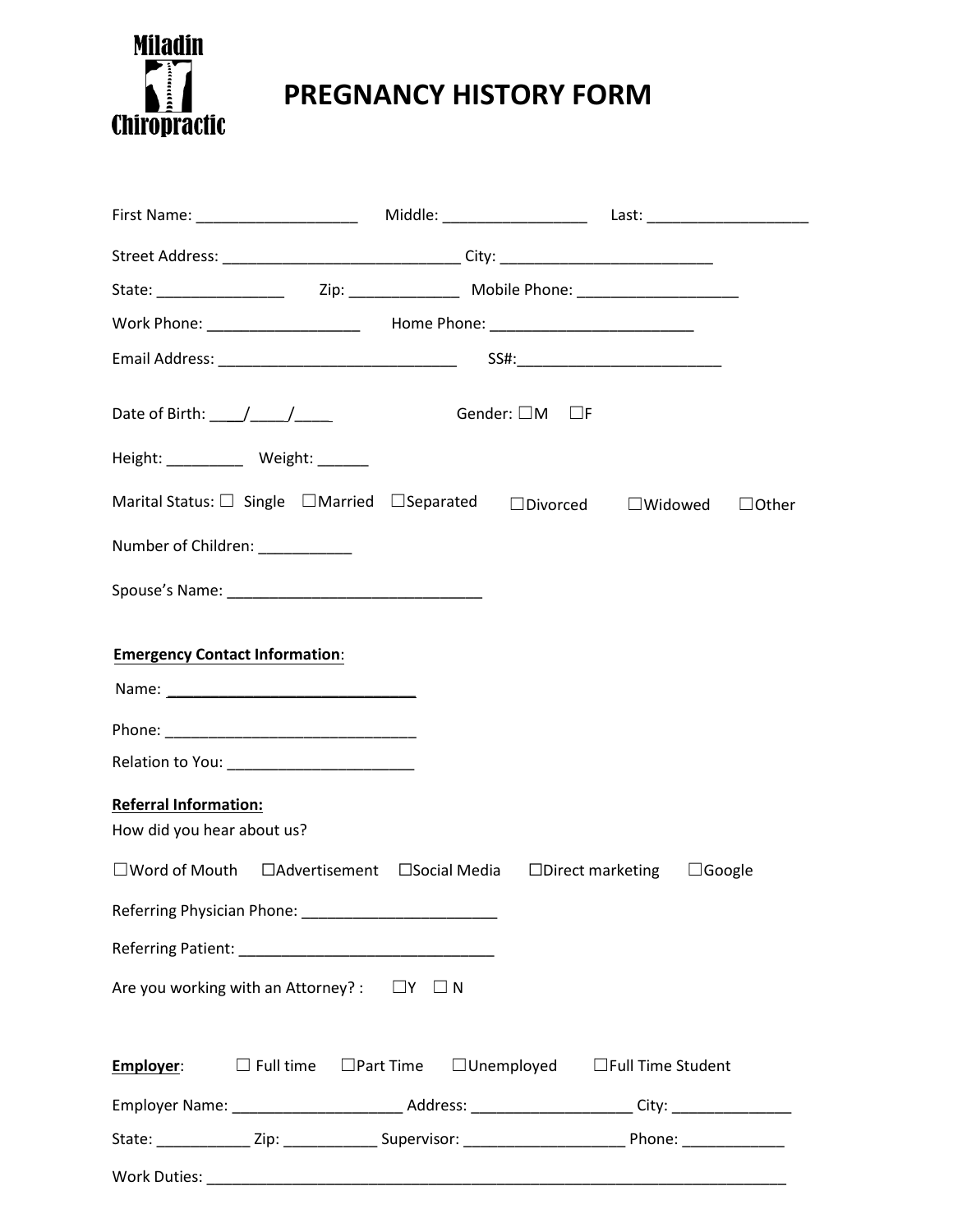## **Patient Review of Systems THE NERVOUS SYSTEM CONTROLS AND COORDINATES ALL ORGANS AND STRUCTURES OF THE HUMAN BODY**

Please check the boxes for each symptom or condition you have experienced - including both past and present.

| <b>REGIONS</b>                       | <b>FUNCTIONS</b>                                                                                                                                                                                                                      | <b>SYMPTOMS</b>                                                                                                                                                                                                                                                                                                                                                                                                      |                                                                                                                                                                                                                                                                                                                                                        |  |
|--------------------------------------|---------------------------------------------------------------------------------------------------------------------------------------------------------------------------------------------------------------------------------------|----------------------------------------------------------------------------------------------------------------------------------------------------------------------------------------------------------------------------------------------------------------------------------------------------------------------------------------------------------------------------------------------------------------------|--------------------------------------------------------------------------------------------------------------------------------------------------------------------------------------------------------------------------------------------------------------------------------------------------------------------------------------------------------|--|
| <b>Cervical</b>                      | · Autonomic Nervous<br>System<br>• ENT System<br>• Vision, Balance &<br>Coordination<br>• Speech<br>· Immune System<br>• Digestive System<br>• Nerve Supply to<br>Shoulders, Arms<br>& Hands<br>· Sympathetic Nucleus<br>• Metabolism | PAS RESENT<br><b>Colic &amp; Excessive Crying</b><br>Ear & Sinus Infections<br><b>Allergies &amp; Congestion</b><br><b>Immune Deficiency</b><br><b>Headaches &amp; Migraines</b><br>Vertigo & Dizziness<br>Sore Throat & Strep<br><b>Swollen Tonsils &amp; Adenoids</b><br><b>Vision &amp; Hearing Issues</b><br>Low Energy & Fatigue<br><b>Difficulty Sleeping</b><br>Pain, Numbness & Tingling<br>in Arms to Hands | PAS AFSENT<br><b>Epilepsy &amp; Seizures</b><br>Sensory & Spectrum<br>ADD / ADHD<br>Focus & Memory Issues<br><b>Anxiety &amp; Stress</b><br><b>Balance &amp; Coordination</b><br>Speech Issues<br>TMJ / Jaw Pain<br><b>Stiff Neck &amp; Shoulders</b><br><b>Depression</b><br><b>High Blood Pressure</b><br>Poor Metabolism &<br><b>Weight Control</b> |  |
| <b>Upper</b><br><b>Thoracic</b>      | • Upper G.I.<br>• Respiratory System<br>• Cardiac Function                                                                                                                                                                            | Reflux / GERD<br>Chronic Colds & Cough<br>Asthma                                                                                                                                                                                                                                                                                                                                                                     | <b>Bronchitis &amp; Pneumonia</b><br><b>Functional Heart Conditions</b>                                                                                                                                                                                                                                                                                |  |
| Mid<br><b>Thoracic</b>               | • Major Digestive<br>Center<br>• Detox & Immunity                                                                                                                                                                                     | <b>Gallbladder Pain / Issues</b><br>Jaundice<br>Fever                                                                                                                                                                                                                                                                                                                                                                | Indigestion & Heartburn<br><b>Stomach Pains &amp; Ulcers</b><br><b>Blood Sugar Problems</b>                                                                                                                                                                                                                                                            |  |
| Lower<br><b>Thoracic</b>             | • Stress Response<br><b>Filtration &amp;</b><br>Elimination<br>· Gut & Digestion<br>• Hormonal Control                                                                                                                                | <b>Behavior Issues</b><br><b>Hyperactivity</b><br><b>Chronic Fatigue</b><br><b>Chronic Stress</b>                                                                                                                                                                                                                                                                                                                    | Allergies & Eczema<br>Skin Conditions / Rash<br><b>Kidney Problems</b><br><b>Gas Pain &amp; Bloating</b>                                                                                                                                                                                                                                               |  |
| Lumbar,<br><b>Sacrum</b><br>& Pelvis | • Lower G.I.<br>(Absorption &<br>Motility)<br>· Gut-Immune System<br>• Major Hormonal<br>Control                                                                                                                                      | Constipation<br>Chrohn's, Colitis & IBS<br><b>Diarrhea</b><br><b>Bed-wetting</b><br><b>Bladder &amp; Urination Issues</b><br><b>Cramps &amp; Menstrual Issues</b><br>Cysts & Endometriosis<br><b>Infertility</b><br>Impotency<br>Hemorrhoids                                                                                                                                                                         | <b>Sciatica &amp; Radiating Pain</b><br>Lumbopelvic / SI Joint Pain<br><b>Hamstring Tightness</b><br><b>Disc Degeneration</b><br>Leg Weakness & Cramps<br>Poor Circulation & Cold Feet<br>Knee, Ankle & Foot Pain<br><b>Weak Ankles &amp; Arches</b><br>Lower Back Pain<br>Gluten & Casein Intolerance                                                 |  |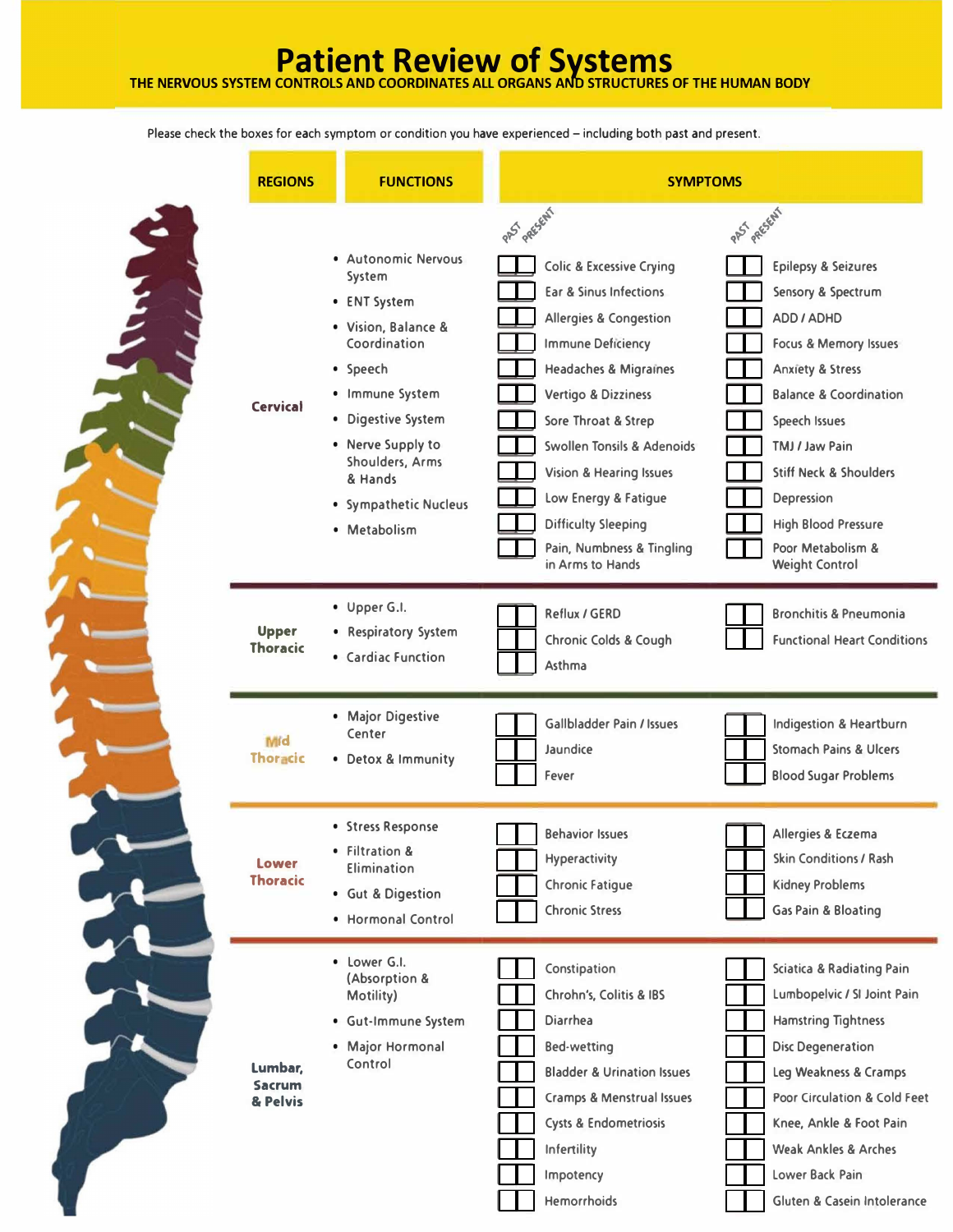## **Pregnancy Questionnaire**

| <b>Previous Birth Experience:</b> |
|-----------------------------------|
|-----------------------------------|

| Is this your first pregnancy? $\square Y \square N$                                                                                                                                                                            |  |  |  |  |  |
|--------------------------------------------------------------------------------------------------------------------------------------------------------------------------------------------------------------------------------|--|--|--|--|--|
| Do you plan to follow the same plan as your previous delivery? $\square Y \square N$                                                                                                                                           |  |  |  |  |  |
|                                                                                                                                                                                                                                |  |  |  |  |  |
|                                                                                                                                                                                                                                |  |  |  |  |  |
| <b>Conception &amp; Early Pregnancy</b>                                                                                                                                                                                        |  |  |  |  |  |
| When is your expected or calculated due date? __________________________________                                                                                                                                               |  |  |  |  |  |
| Did you have any difficulty conceiving? $\Box Y$ $\Box N$                                                                                                                                                                      |  |  |  |  |  |
|                                                                                                                                                                                                                                |  |  |  |  |  |
| <b>Current Health Conditions</b>                                                                                                                                                                                               |  |  |  |  |  |
| What type of exercise(s) are you currently preforming? _________________________                                                                                                                                               |  |  |  |  |  |
| Please tell us about your current diet, and any dietary restrictions ______________________________                                                                                                                            |  |  |  |  |  |
| Have you take any medications or supplements during pregnancy? $\square Y \square N$                                                                                                                                           |  |  |  |  |  |
|                                                                                                                                                                                                                                |  |  |  |  |  |
| Have you had any slips, falls, or other physical traumas during pregnancy? $\square Y \square N$                                                                                                                               |  |  |  |  |  |
| If yes, please explain: The same state of the state of the state of the state of the state of the state of the                                                                                                                 |  |  |  |  |  |
| Have you had any major emotional stressors during pregnancy? $\square Y \square N$                                                                                                                                             |  |  |  |  |  |
| If yes, please explain: Law and the state of the state of the state of the state of the state of the state of the state of the state of the state of the state of the state of the state of the state of the state of the stat |  |  |  |  |  |